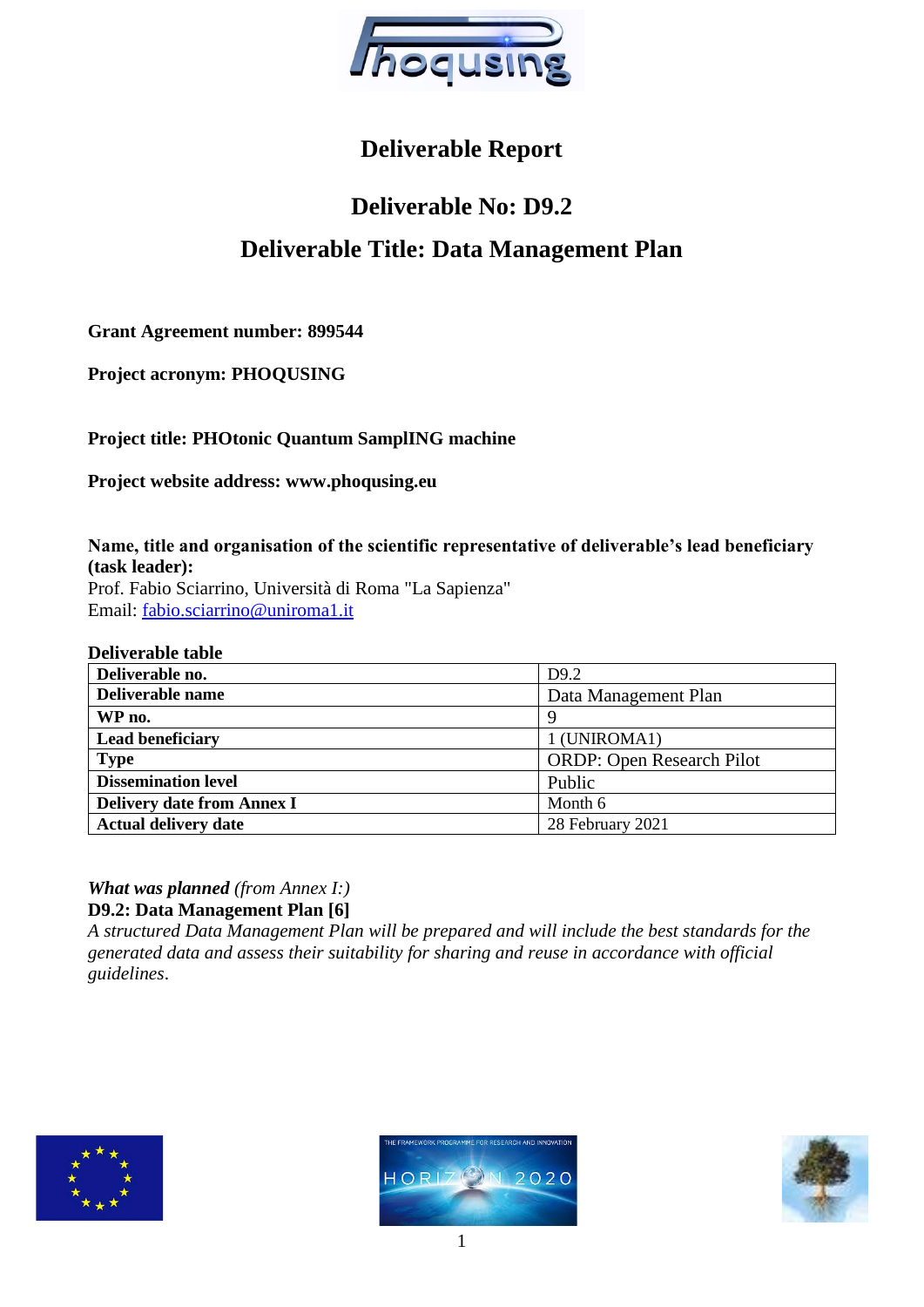

# **1. Data Summary**

**The objective of the project** is to develop two quantum sampling machines for hybrid quantum computing applications. Data will be divided in three main parts: (1) data generated for purposes of investigating the classes of algorithms which can be solved via the implemented hardware, (2) data for the development and usage of the sampling machines, and (3) data investigating the hybrid quantum computing.

**Types of data will include**: Software, reports (e.g. report on validation techniques for multiphoton interference, classification and development of sampling tasks, report system construction and integration, etc.), technical scheme and specifications for the two sampling machines, operator manual for the developed system. In addition, reports on financial analysis and end user analysis.

#### **Formats will include**:

Raw data: binary and numerical data. Software and codes. Reports in PDF and Office documents.

**Reuse of data**: Specifications of the components at the basis of the developed system will be reused for system design.

**Origin of data:** All software and reports originate with the partners developing the system.

**Expected size of data:**  $\sim 100GB$  (very preliminary estimation, mainly from raw data to be exchanged)

**Utility of data**: Data on technical aspects will be useful internally within this project for development and characterization of the system.

General use will be for the long-term goal implementation of the sampling machines QOLOSSUS and QALCULUS.

# **2. FAIR data**

## **2. 1. Making data findable, including provisions for metadata**

Data will have unique identifier.

Publications will have appropriate search keywords.

Clear version numbers will be provided.

**Metadata includes**: Digital Object Identifiers (DOI) for published papers, preprint identifiers, cross-reference between repository preprint and published version, institutional repository identifiers.

## **2.2. Making data openly accessible**

Three levels of accessibility for the data will be employed:

- 1) Data and software generated for the development of the sampling machines will be for internal use only. Specifications and manual will be for internal use. Data developed will be stored locally and shared between the involved partners.
- 2) Gold open access will be preferred for publications. If not possible, green open access will be granted for all publications through institutional repositories and/or arXiv repository [\(https://arxiv.org\)](https://arxiv.org/). Links redirecting to publications will be posted in the dedicated section of the project website.